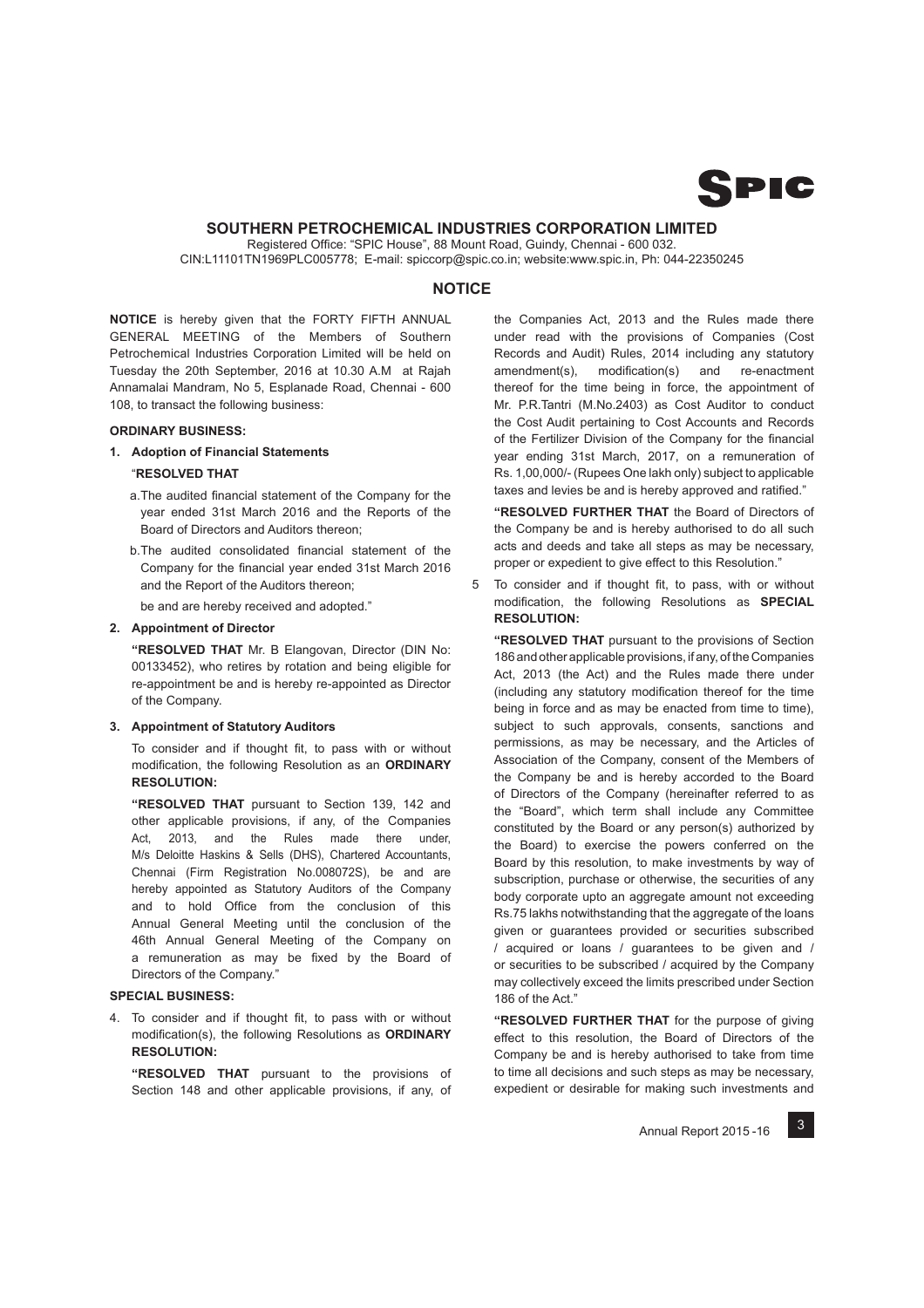

to execute agreements, documents, deeds, writings, papers as may be required, settle any question or doubt that may arise thereto and do all such acts, deeds, matters and things, as it may in its absolute discretion, deem fit, necessary or appropriate".

(By Order of the Board) For SOUTHERN PETROCHEMICAL INDUSTRIES CORPORATION LTD. Place: Chennai Date : 1 August 2016 M B GANESH **Secretary** 

### **NOTES:**

- (A) a. Share Transfer Register of the Company will remain closed from 12th September 2016 to 20th September 2016 (both days inclusive).
	- b. The Explanatory Statement pursuant to Section 102 (1) of the Companies Act, 2013, (the Act) in respect of item 4 and 5 is annexed hereto.
	- c. A MEMBER ENTITLED TO ATTEND AND VOTE AT THE ANNUAL GENERAL MEETING (AGM) OF THE COMPANY MAY APPOINT A PROXY / PROXIES TO ATTEND AND VOTE INSTEAD OF HIMSELF/ HERSELF. SUCH PROXY NEED NOT BE A MEMBER OF THE COMPANY.

 The instrument appointing proxy should be deposited at the Registered Office of the Company not less than forty-eight hours before commencement of the AGM. Proxy forms submitted on behalf of companies, societies, etc., must be supported by an appropriate resolution/authority, as applicable. Pursuant to the provisions of Section 105 of the Act, a person shall not act as a proxy for more than 50 (fifty) Members and holding in aggregate not more than 10% (ten percent) of the total share capital of the Company carrying voting rights. However, a single person may act as a proxy for a Member holding more than 10% (ten percent) of the total share capital of the Company carrying voting rights provided that such person shall not act as a proxy for any other person / shareholder.

- d. Members holding shares in physical form are advised to inform the Company of any change in address or demise of any Member.
- e. The Securities and Exchange Board of India (SEBI) has mandated the submission of Permanent Account Number (PAN) of Members holding shares in demat form and should submit self attested copy of their PAN details to the Company while sending physical share certificates for transfer / transmission.
- f. Details under Regulation 36 of SEBI (Listing Obligations and Disclosure Requirements) Regulations, 2015 in respect of the Directors seeking appointment / re-appointment at the Annual General Meeting forms integral part of the Notice. Such Directors have furnished the requisite declarations for their appointment / re-appointment.

 g. Electronic copy of the Notice of the 45th Annual General Meeting (45th AGM) of the Company inter alia indicating the process and manner of electronic-voting (e-voting) along with Attendance Slip and Proxy Form are being sent to all the Members whose email IDs are registered with the Company / Depository Participants(s) for communication purposes unless any Member has requested for a hard copy of the same. For Members who have not registered their email address, physical copies of the Notice of the 45th AGM of the Company inter alia indicating the process and manner of e-voting along with Attendance Slip and Proxy form are being sent in the permitted mode (Registered Post/ Speed Post / Courier).

 Members are advised to register/update their e-mail addresses and enable the Company to send Notice, Financial Statements and other documents in electronic form.

- h. Members may also note that the Notice of the 45th Annual General Meeting and the Annual Report will be available on the website of the Company.
- A person who has participated in e-voting is not debarred from participating in the meeting physically though he shall not be eligible to vote in the meeting again and his earlier vote cast electronically shall be treated as final. In terms of the provisions of Section 107 read with Section 109 of the Act there will be no voting by show of hands at the meeting and hence the provisions relating to demand for poll by the Members would not be relevant. The Chairman of the meeting will regulate the meeting and voting on the resolutions in accordance with the provisions of the Act and the applicable Rules and Listing Regulations.
- The facility for voting through ballot paper shall be made available at the meeting and Members attending the meeting who have not already cast their vote by remote e-voting shall be able to exercise their right at the meeting.
- k. The voting rights of Members shall be in proportion to their shares of the paid-up equity share capital in the Company as on 13 September 2016, the cut-off-date.
- Members holding shares in single name are advised to avail the facility of nomination in respect of shares held by them pursuant to the provisions of Section 72 of the Act, read with the Rules made thereunder. Members holding shares in physical form desiring to avail this facility may send their nomination in the prescribed Form No. SH-13 duly filled to the Company. The Nomination Form is also available in the website of the Company. Members holding shares in electronic form may

4 Annual Report 2015 -16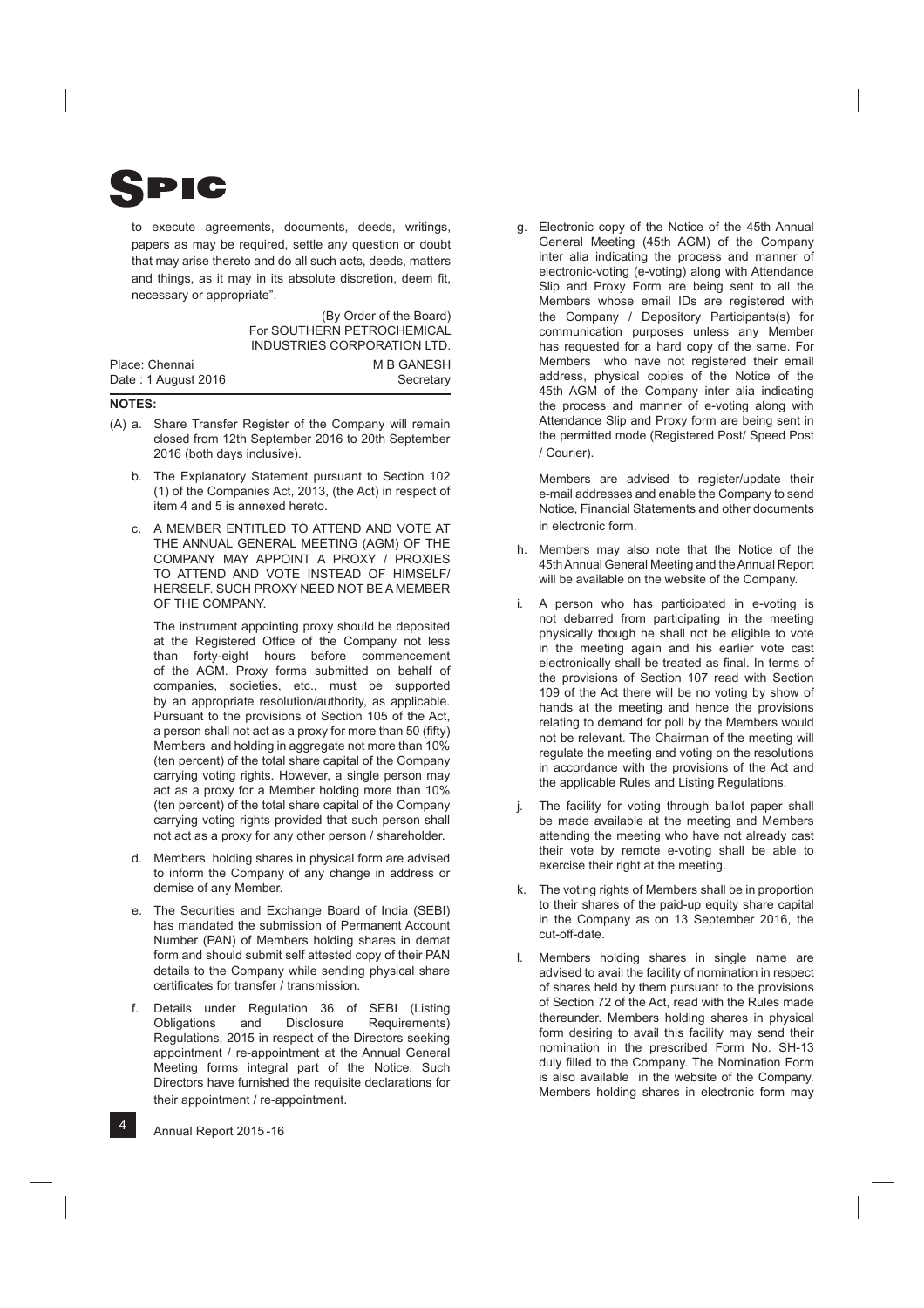

contact their respective Depository Participant(s) for availing this facility.

## Inspection of Documents:

All material documents relating to the items of business set out in the Notice are available for inspection by the Members at the Registered Office of the Company on all working days except Saturday and Sunday between 11.00 A.M. and 1.00 P.M. prior to the date of the Meeting.

(B) Voting through electronic means:

 In compliance with the provisions of Section 108 of the Companies Act, 2013 and Rule 20 of the Companies (Management and Administration) Rules, 2014, the Company is providing to its Members facility to exercise their right to vote at the 45th AGM by electronic means and the business may be transacted through electronicvoting services provided by CDSL.

### **INSTRUCTIONS FOR MEMBERS FOR VOTING ELECTRONICALLY ARE AS UNDER:-**

- (i) The voting period begins on 17th September 2016 (9.00 a.m.) and ends on 19th September 2016 (5.00 p.m.). During this period, the shareholders of the Company, holding shares either in physical form or in dematerialized form, as on 13th September 2016 (cut off date) may cast their vote electronically. The e-voting module shall be disabled by CDSL for voting thereafter.
- (ii) Shareholders who have already voted prior to the meeting date will not be entitled to vote at the meeting venue.
- (iii) The shareholders should log on to the e-voting website www.evotingindia.com.
- (iv) Click on Shareholders.
- (v) Now Enter your User ID
	- a. For CDSL: 16 digits beneficiary ID,
	- b. For NSDL: 8 Character DP ID followed by 8 Digits Client ID,
	- c. Members holding shares in Physical Form should enter Folio Number registered with the Company.
- (vi) Next enter the Image Verification as displayed and Click on Login.
- (vii) If you are holding shares in demat form and had logged on to www.evotingindia.com and voted on an earlier voting of any company, then your existing password is to be used.
- (viii) If you are a first time user follow the steps given below:

| <b>Physical Form</b>                                         | For Members holding shares in Demat Form and                                                                                                                                                                                                                                              |
|--------------------------------------------------------------|-------------------------------------------------------------------------------------------------------------------------------------------------------------------------------------------------------------------------------------------------------------------------------------------|
| <b>PAN</b>                                                   | Enter your 10 digit alpha-numeric *PAN<br>by Income Tax Department<br>issued<br>(Applicable for both demat shareholders<br>as well as physical shareholders)                                                                                                                              |
|                                                              | • Members who have not updated their<br>PAN with the Company/Depository<br>Participant are requested to use the<br>first two letters of their name and the<br>8 digits of the sequence number in the<br>PAN field                                                                         |
|                                                              | • In case the sequence number is less<br>than 8 digits enter the applicable number<br>of 0's before the number after the first<br>two characters of the name in CAPITAL<br>letters. Eg. If your name is Ramesh<br>Kumar with sequence number 1 then<br>enter RA00000001 in the PAN field. |
| Dividend<br><b>Bank Details</b><br>OR Date of<br>Birth (DOB) | Enter the Dividend Bank Details or Date of<br>Birth (in dd/mm/yyyy format) as recorded<br>in your demat account or in the company<br>records in order to login.                                                                                                                           |
|                                                              | . If both the details are not recorded<br>with the depository or company please<br>enter the member id / folio number<br>in the Dividend Bank details field as<br>mentioned in instruction (v).                                                                                           |

- (ix) After entering these details appropriately, click on "SUBMIT" tab.
- (x) Members holding shares in physical form will then directly reach the Company selection screen. However, members holding shares in demat form will now reach 'Password Creation' menu wherein they are required to mandatorily enter their login password in the new password field. Kindly note that this password is to be also used by the demat holders for voting for resolutions of any other company on which they are eligible to vote, provided that company opts for e-voting through CDSL platform. It is strongly recommended not to share your password with any other person and take utmost care to keep your password confidential.
- (xi) For Members holding shares in physical form, the details can be used only for e-voting on the resolutions contained in this Notice.
- (xii) Click on the EVSN for the relevant on which you choose to vote.
- (xiii) On the voting page, you will see "RESOLUTION DESCRIPTION" and against the same the option "YES/NO" for voting. Select the option YES or NO

5 Annual Report 2015 -16

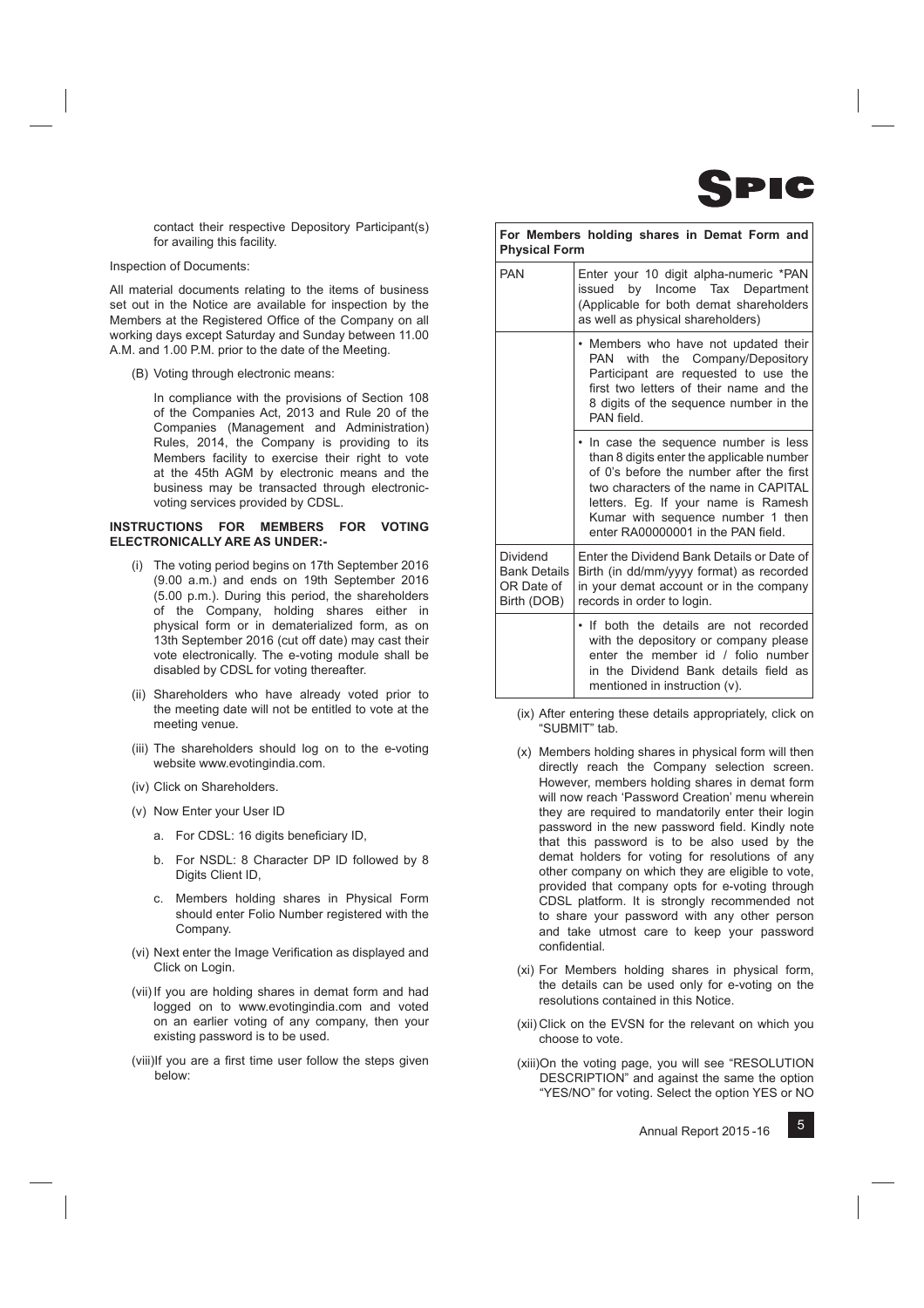

as desired. The option YES implies that you assent to the Resolution and option NO implies that you dissent to the Resolution.

- (xiv) Click on the "RESOLUTIONS FILE LINK" if you wish to view the entire Resolution details.
- (xv) After selecting the resolution you have decided to vote on, click on "SUBMIT". A confirmation box will be displayed. If you wish to confirm your vote, click on "OK", else to change your vote, click on "CANCEL" and accordingly modify your vote.
- (xvi) Once you "CONFIRM" your vote on the resolution, you will not be allowed to modify your vote.
- (xvii) You can also take a print of the votes cast by clicking on "Click here to print" option on the Voting page. 4
- (xviii) If a demat account holder has forgotten the login password then Enter the User ID and the image verification code and click on Forgot Password & enter the details as prompted by the system.

(xix) Note for Non – Individual Shareholders and Custodians

 • Non-Individual shareholders (i.e. other than Individuals, HUF, NRI etc.) and Custodian are required to log on to www.evotingindia.com and register themselves as Corporates.

- A scanned copy of the Registration Form bearing the stamp and sign of the entity should be emailed to helpdesk.evoting@cdslindia.com.
- After receiving the login details a Compliance User should be created using the admin login and password. The Compliance User would be able to link the account(s) for which they wish to vote on.
- The list of accounts linked in the login should be mailed to helpdesk.evoting@cdslindia.com and on approval of the accounts they would be able to cast their vote.
- A scanned copy of the Board Resolution and Power of Attorney (POA) which they have issued in favour of the Custodian, if any, should be uploaded in PDF format in the system for the scrutinizer to verify the same.
- (xx) In case you have any queries or issues regarding e-voting, you may refer the Frequently Asked Questions ("FAQs") and e-voting manual available at www. evotingindia.com, under help section or write an email to helpdesk.evoting@cdslindia.com



### **ROUTE MAP TO RAJAH ANNAMALAI MANDRAM (AGM VENUE)**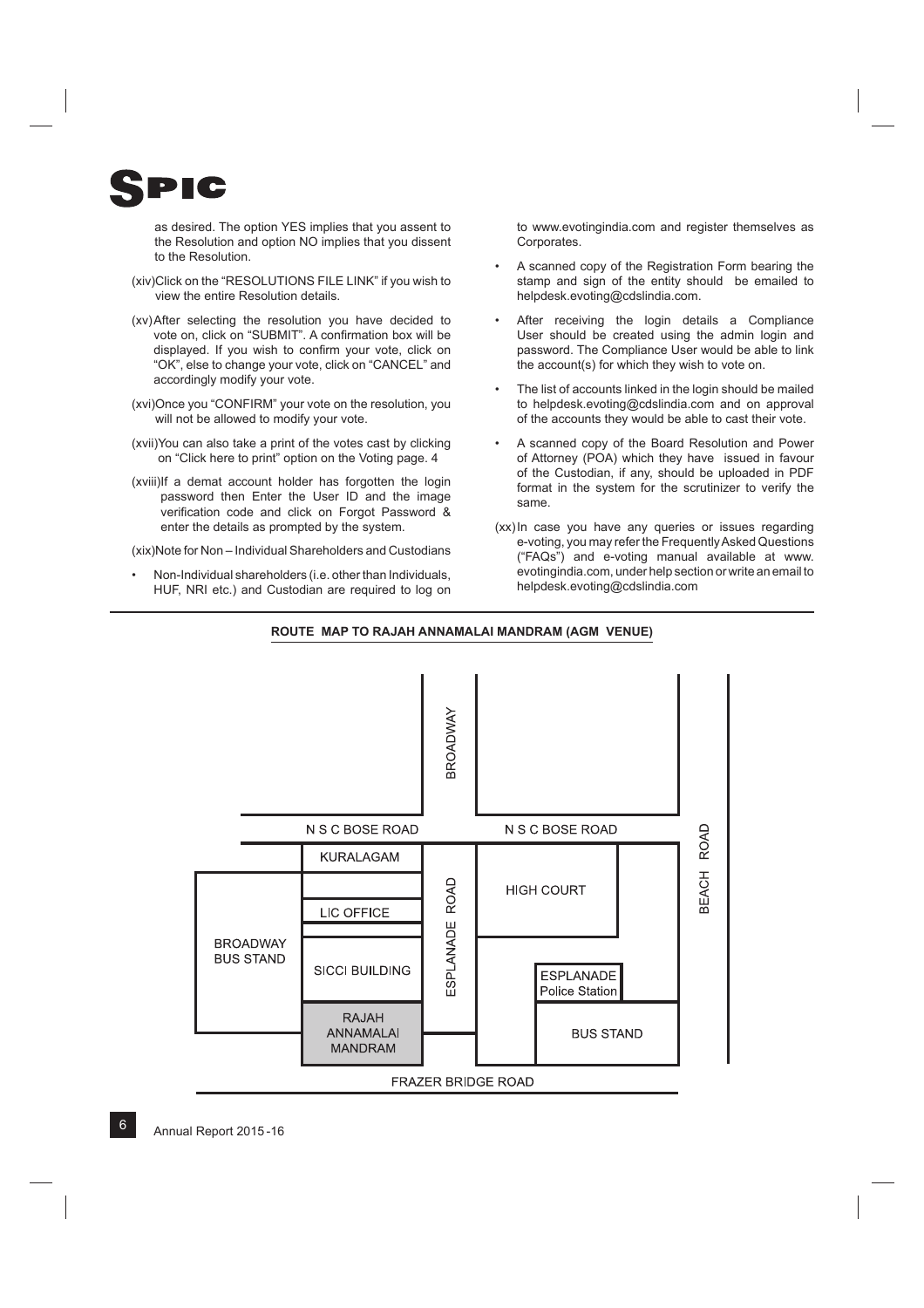**PIC** 

# **Annexure to Notice EXPLANATORY STATEMENT PURSUANT TO SECTION 102 OF THE COMPANIES ACT, 2013.**

The following Explanatory Statement sets out the material facts referred to in Item Nos. 4 & 5 of the Notice convening the 45th AGM:

## **ITEM No. 4**

The Board of Directors, on the recommendation of the Audit Committee, at their meeting held on 26th May, 2016, appointed Mr. P.R.Tantri, Cost Accountant, (M. No 2403) as Cost Auditor at a remuneration of Rs.1,00,000/- (Rupees One lakh only) subject to applicable tax and levies to conduct the cost audit of the cost accounts and records of the Fertilizers Division of the Company for the financial year ending 31 March, 2017. In accordance with the provisions of Section 148 of the Act, and the Rules made thereunder, the remuneration payable to the Cost Auditor shall be ratified by the Members of the Company.

Accordingly, consent of the Members is sought for passing an Ordinary Resolution set out in Item No. 4 of the Notice for ratification of the remuneration payable to the Cost Auditor for the financial year ending 31 March, 2017.

### **Memorandum of Interest:**

None of the Directors, Key Managerial Personnel of the Company and their relatives is interested in this Resolution.

#### **ITEM No. 5**

The Company has an annual power requirement of 110 million units which is met through 80 million units from TANGEDCO and 30 million units from captive sources. The cost of TANGEDCO power is Rs. 6.90 per unit. The cost incurred works out to Rs. 55.20 Crores, excluding the Maximum Demand Charges. The cost of power from Private Power Generating Companies, as a captive user is considerably cheaper than TANGEDCO power and therefore would help the Company to save substantially on the power bill.

Under The Electricity Rules, 2005, to qualify as a captive power user, atleast 26% of the equity capital of the power generation company shall be held by the captive user and atleast 51% of the aggregated electricity generated shall be consumed by the captive user. The Company is in discussion with Power Generation companies and propose to invest in the equity. This is expected to be about Rs 5.1 to 5.5 lakhs/ MW, returnable at the time of exiting from the Power Purchase Contract. Under such arrangement, the Company proposes to receive about 10 MW power as against the TANGEDCO sanctioned power of 17 MW.

The aggregate amount of investments so far made is in excess of the limits the Board is authorised to invest. Hence pursuant to Section 186 and other applicable provisions of the Act, if any, and the Rules made thereunder, approval of the Members is sought for the proposed investment.

The Board recommends the Special Resolution seeking consent of the Members for investing in the equity capital of the power generation company(s) upto an aggregate amount not exceeding Rs 75 lakhs.

### **Memorandum of Interest:**

None of the Directors, Key Managerial Personnel of the Company and their relatives is interested in this Resolution.

> (By Order of the Board) For SOUTHERN PETROCHEMICAL INDUSTRIES CORPORATION LTD. M B GANESH

Place: Chennai Date : 1 August 2016

**Secretary** 

## **Details of the Directors seeking appointment/re-appointment at the 45th Annual General Meeting** [Pursuant to Regulation 36 of SEBI (Listing Obligations and Disclosure Requirements) Regulations, 2015]

Mr. B Elangovan, aged 52 years, TIDCO Nominee Director is a Mechanical Engineer holding a Master's degree in Engineering (ME-Mech) from Coimbatore Institute of Technology, Coimbatore. Presently he is pursuing the Phd – Doctoral Programme in Aerospace, "Application of analytical tools in building aerospace manufacturing eco system in Tamilnadu State". He has 32 years of experience in various fields covering Manufacturing, Training, Industrial Promotion, Project Management etc.

He is also a Member of the Audit Committee and Stakeholders' Relationship Committee in Tamilnadu Telecommunication Limited. He is also a Director on the Boards of Arkonam Castings and Forgings Limited, Tamil Nadu Telecommunication Limited, Jayamkondam Lignite Power Corporation Limited, Tamilnadu Trade Promotion Organisation, Tidel Park Limited and Tidel Park Coimbatore Limited. He does not hold any equity shares in the Company. There is no relationships between the Directors inter-se.

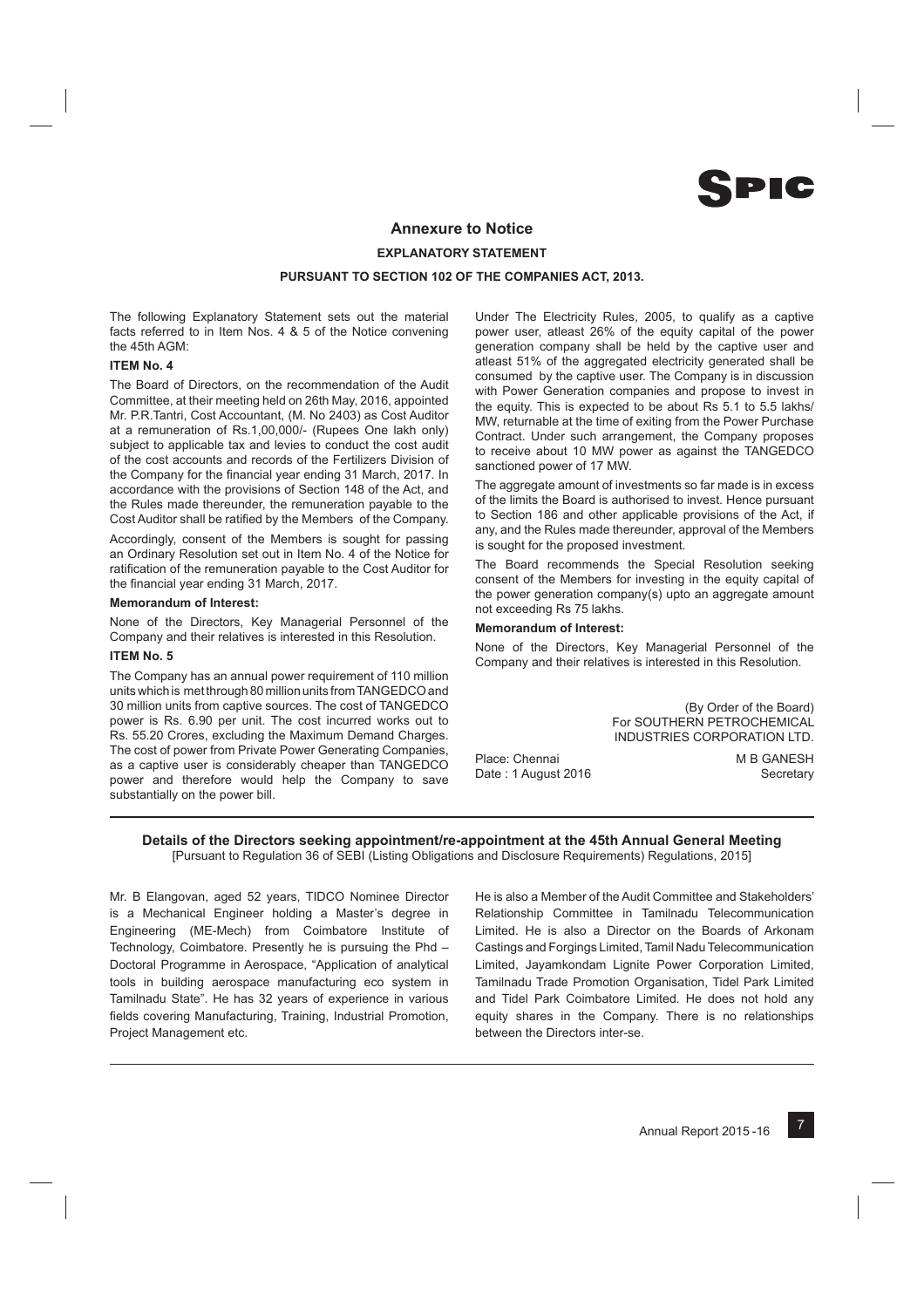

--<br>\*-

--------------

# **SOUTHERN PETROCHEMICAL INDUSTRIES CORPORATION LIMITED**

"SPIC House" No 88, Mount Road, Guindy, Chennai 600 032. CIN: L11101TN1969PLC005778

# **PROXY FORM**

| Name of the Member (s)      |  |
|-----------------------------|--|
| <b>Registered Address</b>   |  |
| E-mail Id                   |  |
| Folio No / DP ID- Client ID |  |

I / we being the Member(s) of \_\_\_\_\_\_\_\_\_\_\_\_ shares of the above named Company, hereby appoint

|  | E-mail Id :…………………………………………… |                                                                                                                                                                                                                                |
|--|------------------------------|--------------------------------------------------------------------------------------------------------------------------------------------------------------------------------------------------------------------------------|
|  |                              |                                                                                                                                                                                                                                |
|  | E-mail Id :…………………………………………… |                                                                                                                                                                                                                                |
|  |                              | Address and the contract of the contract of the contract of the contract of the contract of the contract of the contract of the contract of the contract of the contract of the contract of the contract of the contract of th |
|  |                              |                                                                                                                                                                                                                                |

as my/our proxy to attend and vote (on a poll) for me/us and on my/our behalf at the 45th Annual General Meeting of the Company, to be held on Tuesday, the 20th day of September 2016 at 10.30 a.m. at Rajah Annamalai Mandram, Chennai and at any adjournment thereof in respect of such resolutions as are indicated below:

| SI.<br>No      | <b>Resolution / Subject</b>                                                                                                                                             |  | Against |
|----------------|-------------------------------------------------------------------------------------------------------------------------------------------------------------------------|--|---------|
| 1              | To consider and adopt                                                                                                                                                   |  |         |
|                | The audited financial statement of the Company for the financial year ended 31st March 2016<br>a.<br>and the Reports of the Board of Directors and Auditors thereon     |  |         |
|                | The audited consolidated financial statement of the Company for the financial year ended<br>b.<br>31st March 2016                                                       |  |         |
| $\overline{2}$ | Appointment of Thiru B Elangovan, as Director of the Company.                                                                                                           |  |         |
| 3              | Appointment of Statutory Auditors.                                                                                                                                      |  |         |
| 4              | Ratification of appointment of Thiru T R Tantri pursuant to Section 148 of the Companies Act, 2013 as Cost<br>Auditor of the Company on a remuneration of Rs 1,00,000/- |  |         |
| 5              | Investment in Power Generation Companies                                                                                                                                |  |         |

Signed this ......…… day of…....…… 2016

Signature of the shareholder Signature of the Proxy holder(s)

Affix Re 1/- Revenue Stamp

Note: This form of proxy in order to be effective should be duly completed and deposited at the Registered Office **of the Company, not less than 48 hours before the commencement of the meeting.**